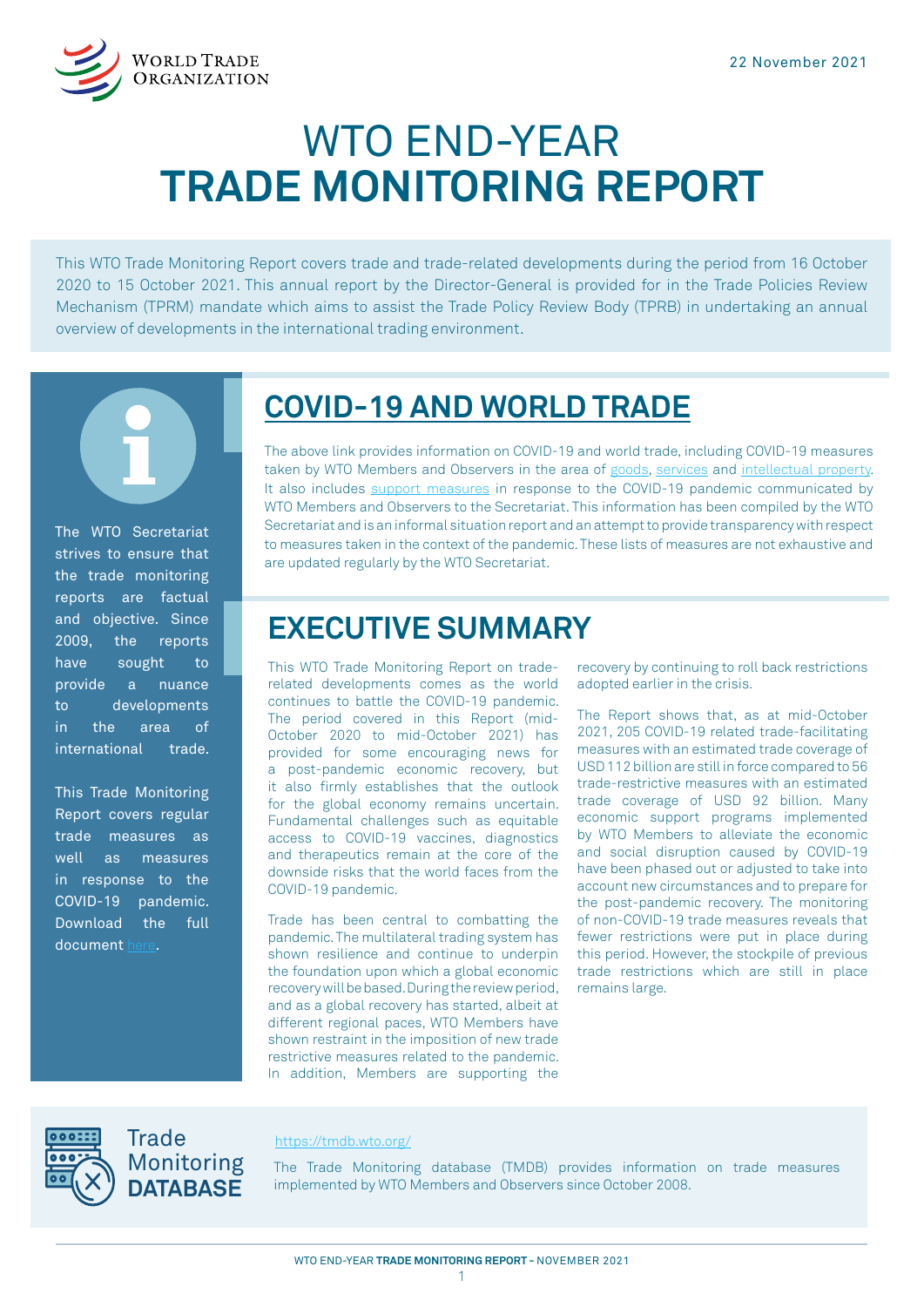### **SPECIFIC FINDINGS**

- **World trade and GDP growth continued to exceed expectations in the first half of the year,** prompting the WTO to upgrade its forecasts for 2021 and 2022. The volume of world merchandise trade is now expected to increase by 10.8% in 2021, revised up from 8.0% previously. Trade growth should then slow to 4.7% in 2022, revised up from 4.0%. These estimates assume global GDP growth at market exchange rates of 5.3% in 2021 and 4.1% in 2022. The economic recovery has been boosted by sustained monetary and fiscal policy support in advanced economies as well as in developing economies with sufficient fiscal space. Another factor promoting recovery has been the gradually improving production and dissemination of COVID-19 vaccines.
- As of mid-October 2021, 6.6 billion doses have been administered worldwide. However, only 2.5% of people in low-income countries have received even a single dose. Failure to vaccinate more widely has contributed to a multi-speed recovery, with slower growth in countries and regions with less access to vaccines. Trade looks set to recover most strongly in Asia while less developed regions including Africa and the Middle East lag. Risks to the trade outlook are predominantly on the downside,

including port congestion, rising shipping costs, shortages of semiconductors, and a resurgence of COVID-19. The trade projections above do not include trade in commercial services, which is likely to remain depressed until international travel returns to nearer pre-pandemic levels.

Since the outbreak of the pandemic, **399 COVID-19 trade and trade-related measures in goods have been implemented by WTO Members and Observers**, compared to the 335 measures reported in the last annual overview. Of these, 262 (66%) were of a trade facilitating nature and 137 (34%) could be considered trade restrictive. Export restrictions account for 85% of all restrictive measures recorded, of which 59% had been repealed by mid October 2021. Hence, 56 trade restrictions remain in place, and of these, 45 restrict exports. Around 22% of trade facilitating measures have been terminated. The trade coverage of the 205 COVID-19 trade-facilitating measures still in place was estimated at USD 112.1 billion while that of trade-restrictive at USD 92.3 billion.

#### COVID-19 trade and trade related measures on goods, **by mid-October 2021** (Number)



#### **Trade coverage of COVID-19 trade and trade related measures on goods, by mid-October 2021** (USD billion)



has decreased over the past 12 months. **Services sectors were heavily impacted by the pandemic** and 138 (90%) of the 153 reported COVID-19 related measures affecting trade in services put in place by WTO Members and Observers in response to the pandemic are still in force. During the review period, 29 new COVID-19 related services measures were recorded by the Secretariat.

 During the review period, **a limited number of new COVID-19 trade and trade-related measures were recorded for WTO Members on goods**, mainly consisting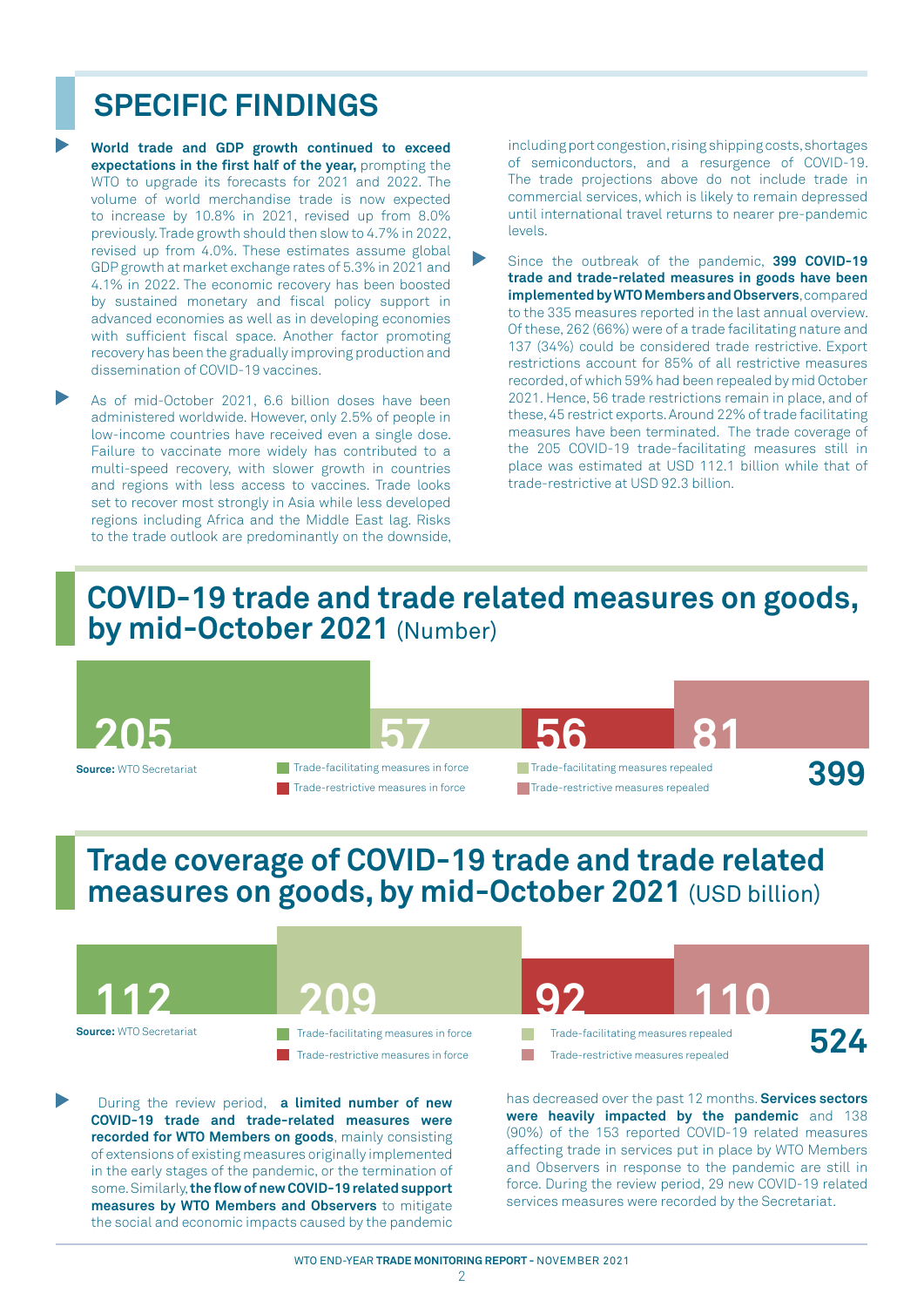**With respect to non-COVID-19 related trade measures, 124 new trade facilitating and 103 trade-restrictive measures on goods** were recorded for WTO Members and Observers. The trade coverage of the import-facilitating measures introduced during the review period was estimated at USD 481.6 billion and that import-restrictive measures stood at USD 105.9 billion.



**measures in each reporting period** (not cumulative)



Trade coverage of new importance of new importance in each report-facilitation  $\mathcal{C}$ 

(USD billion)

**Source:** WTO Secreteriat.

**Note:** These figures are estimates and represent the trade coverage of the measures (i.e., annual imports of the products concerned from economies affected by the measures) introduced during each reporting period, and not the cumulative impact of the trade measures. COVID-19 trade and trade-related measures are not included.

Although the trade coverage of new import restrictions is relatively low, the stockpile of import restrictions implemented since 2009 and which are still in force was estimated at USD 1.5 trillion, representing some 8.7% of world imports as at mid-October 2021.

#### **Cumulative trade coverage of importrestrictive measures on goods since 2009 to 2021**



**Source:** WTO Secreteriat.

**Note:** The cumulative trade coverage estimated by the Secretariat is based on information available in the TMDB on import measures recorded since 2009 and considered to have a trade-restrictive effect. The estimates include import measures for which HS codes were available. The figures do not include trade remedy measures. The import values were